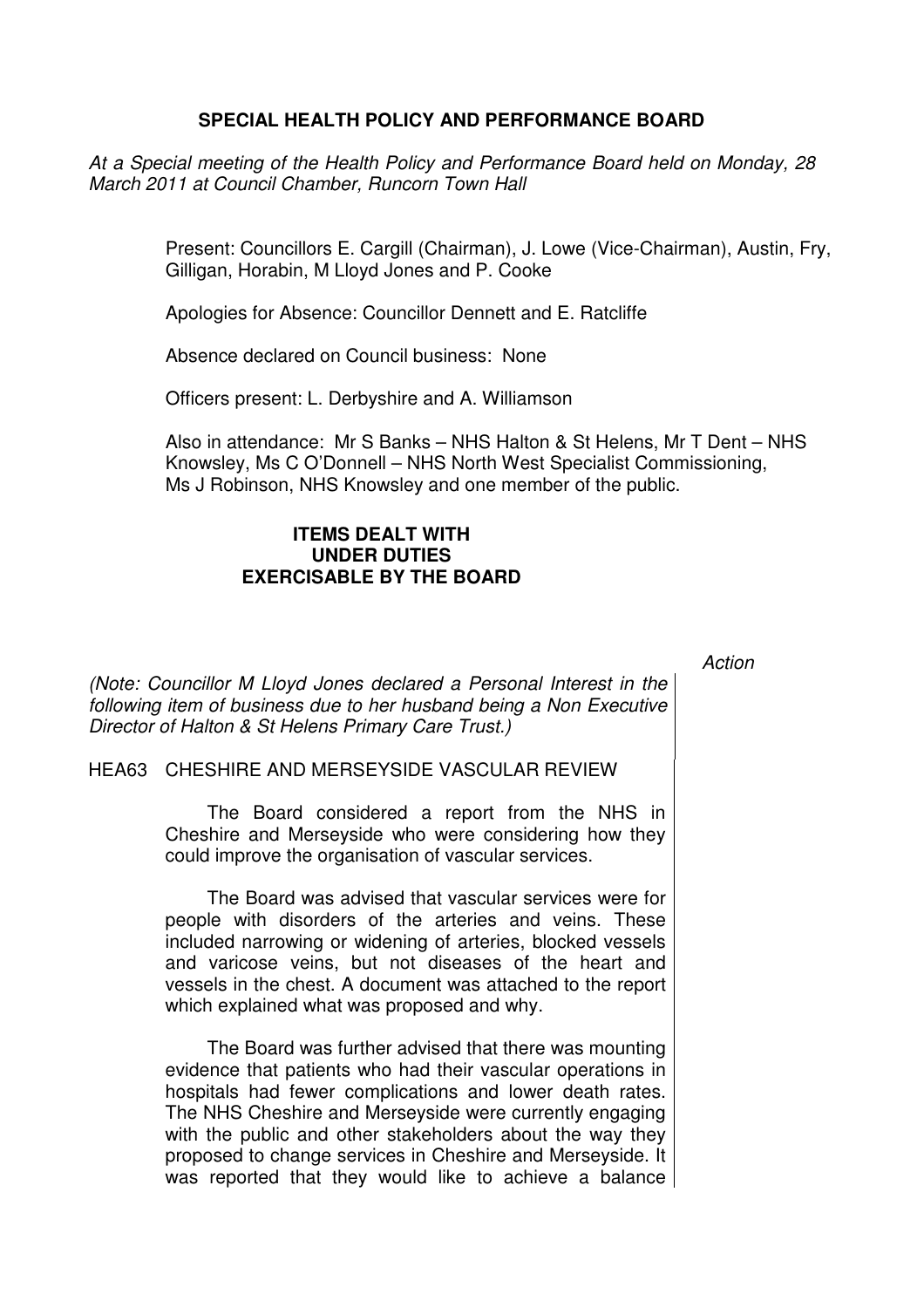between continuing to have more routine vascular services available locally and centralising major vascular operations to get the best outcomes for patients. The hospital consultants who delivered the service were fully supportive of the changes.

It was reported that a meeting had been organised for NHS stakeholders and a public meeting had taken place in February 2011. In addition, joint meetings with several Merseyside oversight and scrutiny committees would also be taking place. Once this process had been completed, it was reported that the quality standards that arterial centres would need to deliver and the approximate number of such centres in Cheshire and Merseyside would be determined. In addition, it was anticipated that the work would be completed by May 2011.

The report advised that the engagement provided a valuable opportunity to learn more about stakeholders' reactions to these changes. The main purpose of the change was to improve safety by ensuring that patients only had higher risk arterial surgery at sites able to achieve the best results. The change in the service was limited, however, for many patients using vascular services there would be no change, and for others the change would be confined to where their admission took place, with the rest of their care as it was now. For these reasons, it was highlighted that this did not represent a substantive change of service and a formal consultation process was unlikely to be required, but this was also a matter for the Board to determine.

In conclusion, it was reported that the recommendation would be announced in May 2011 and then from May to October 2011 preparation for reconfiguration would commence. Reconfiguration would begin in November 2011 in phases and an update report would be presented to a future meeting of the Board.

The following comments arose from the discussion:-

It was noted that some areas of Halton had high levels of deprivation and travelling to hospital services further away would create financial problems. It was suggested that the service changes were being made to save money and clarity was sought on whether there would be any iob losses as a result of these changes. In response, it was reported that it was not anticipated that savings would be made from the proposals as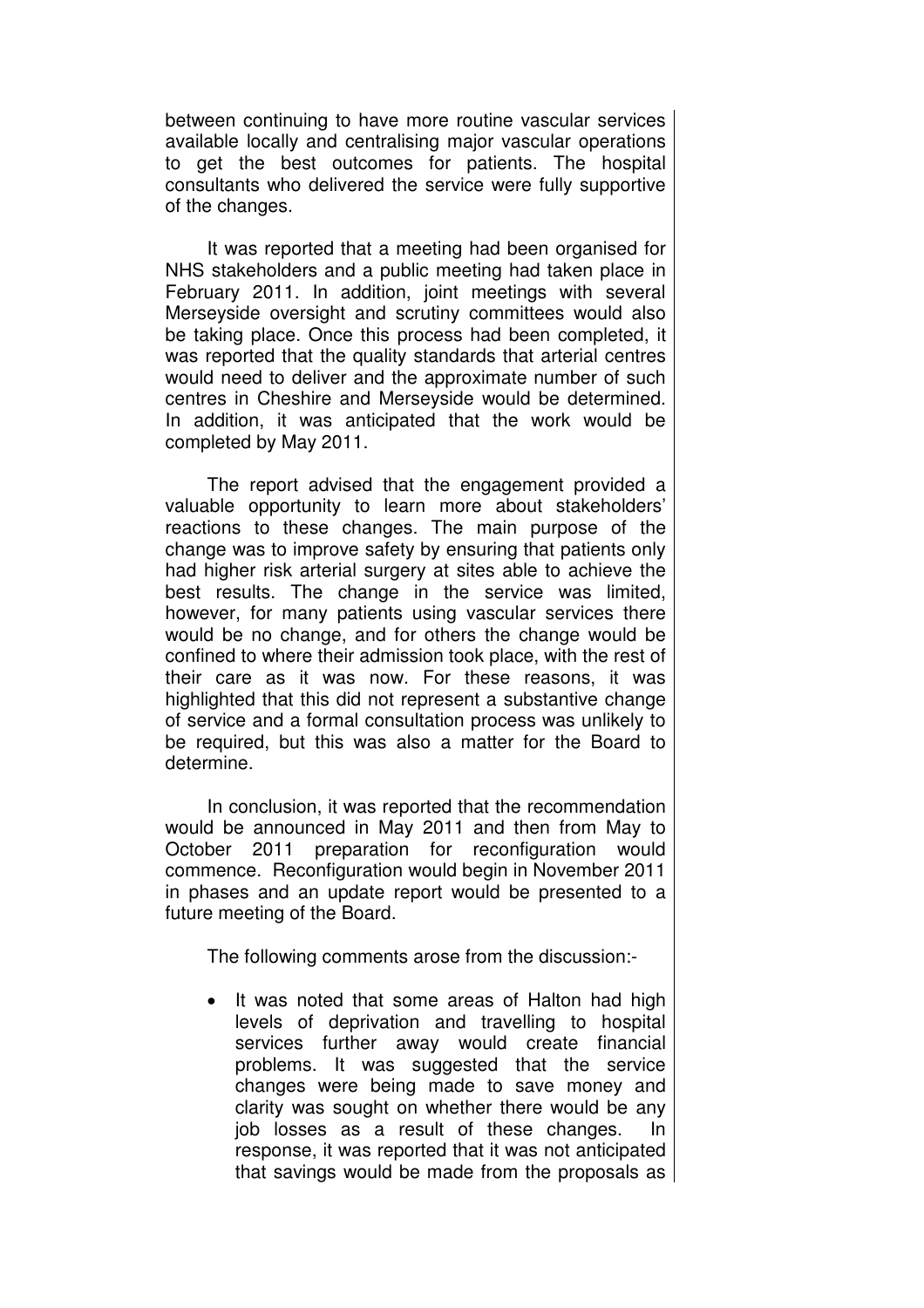there would be the same number of patients with the same costs incurred per patient. It was also reported that there were no plans to reduce staffing levels. Staff would, however, be working in a different way. In addition, it would be unlikely that surgical wards would close as a result of vascular patients receiving treatment elsewhere;

- The importance of introducing an abdominal screening service for men over 65 years of age was noted. It was also noted that the proposals would enable the screening programme to be introduced and rolled out across Cheshire and Merseyside;
- It was noted that later in the year discussions would take place on the arrangements and locations of the Cheshire and Merseyside specialist vascular centres. It was also noted that there were several areas of deprivation within Cheshire and Merseyside and this would need to be taken into account when decisions were made on the location of the new centres;
- It was reported that the internet survey had identified that safety was the highest priority for members of the public. In addition, local access had not been rated as high as safety as most people were prepared to travel within a 20 / 30 minute radius for a better quality service;
- It was noted that the proposals for the vascular services would give nurses in specialist vascular care an opportunity for more support, advice and to be more proactive;
- It was noted that vascular surgeons would split their time between the vascular centres and local hospitals on a rota basis. Simple procedures and follow up appointments would be done at the local hospitals and operations at the arterial centre;
- The difficulties in respect of co-location was noted;
- Clarity was sought on how paramedics would know when to take an emergency patient to the arterial unit or the nearest A&E department and whether they could be trained to reduce the risk during the transfer to the unit. In response, it was reported that it was very difficult to diagnose a ruptured aneurism and it was likely that patients would only